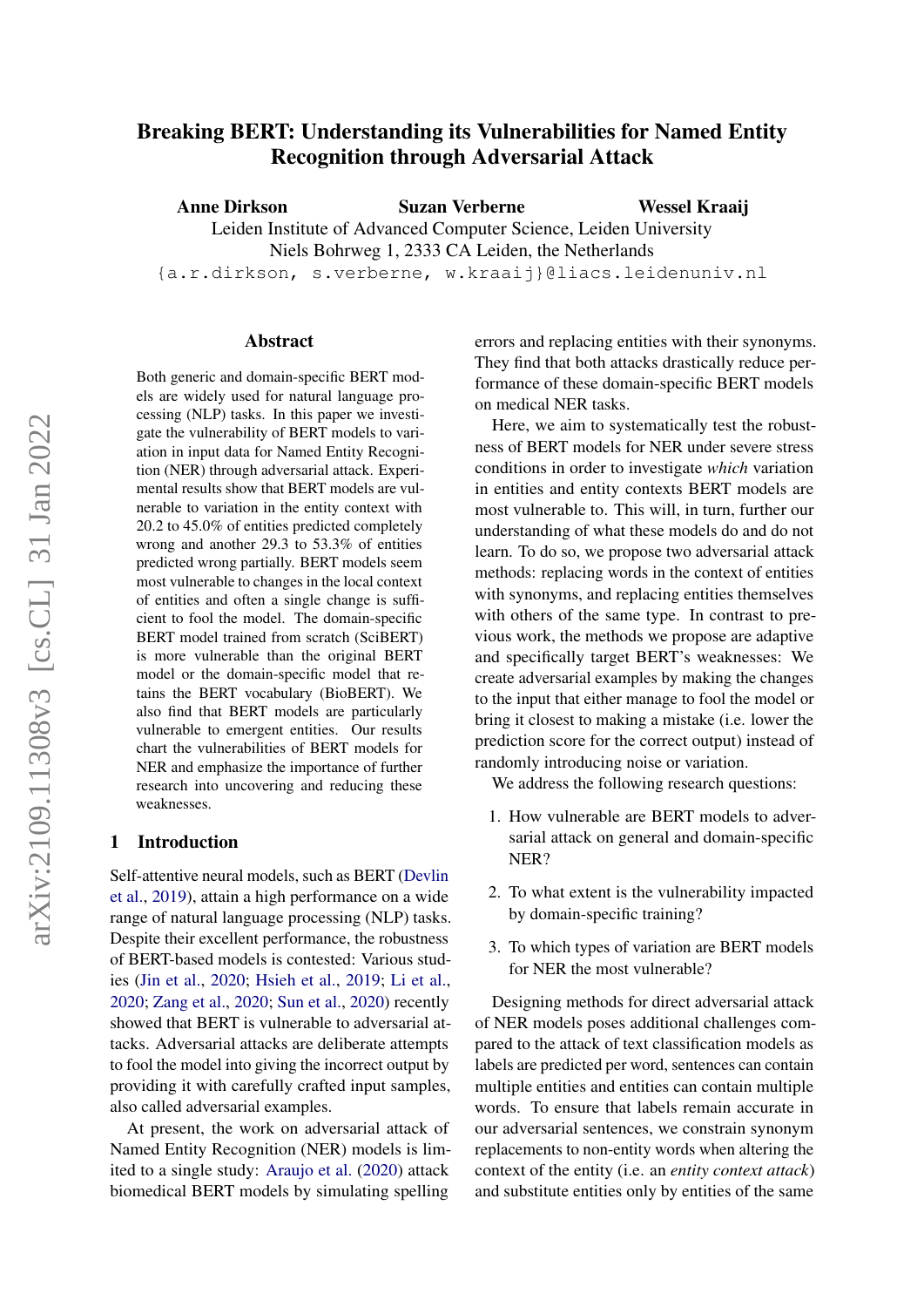type when attacking the entity itself (i.e. an *entity attack*). In line with previous work [\(Jin et al.,](#page-8-1) [2020;](#page-8-1) [Li et al.,](#page-8-3) [2020\)](#page-8-3), we include a minimal semantic similarity threshold based on the Universal Sentence Encoder [\(Cer et al.,](#page-8-5) [2018\)](#page-8-5) to safeguard semantic consistency. Nonetheless, we acknowledge that for entity replacement adversarial examples may not be semantically consistent (e.g. if "Japan" is replaced with "China" in the sentence "Tokyo is the capital of Japan"). Although factually incorrect, the resulting sentences can be considered utilitypreserving i.e. they retain their usefulness as valid input to the model [\(Sánchez et al.,](#page-9-2) [2014\)](#page-9-2), because BERT models should be able to identify that the final word in the sentence is a country even if it is not the correct country. In real-world data, sentences are not necessarily factually correct.

We assume a black-box setting, which means that the adversarial method has no knowledge of the data, parameters or model architecture [\(Alzantot](#page-8-6) [et al.,](#page-8-6) [2018\)](#page-8-6). This allows our methods to also be used for other neural architectures. Although we use English data, our methods are largely languageindependent. Only an appropriate language model for synonym selection would be required.

The contributions of this paper are twofold: We adapt existing adversarial attack methods to sequence labelling tasks and evaluate the vulnerability of general and domain-specific BERT models for NER. We make our code available for follow up research. $<sup>1</sup>$  $<sup>1</sup>$  $<sup>1</sup>$ </sup>

# 2 Related Work

In prior work, token-level black-box methods for adversarial attack have mainly been developed for classification and textual entailment [\(Alshemali](#page-8-7) [and Kalita,](#page-8-7) [2019\)](#page-8-7). Substituting tokens with their synonyms is the most popular choice for perturbing at the token level. Synonyms are often found using nearest neighbours in a word embeddings model. One major challenge when selecting synonyms based on word embeddings is that antonyms will also be close in the embedding space. To solve this issue, recent studies [\(Jin et al.,](#page-8-1) [2020;](#page-8-1) [Li et al.,](#page-8-8) [2019;](#page-8-8) [Hsieh et al.,](#page-8-2) [2019\)](#page-8-2) require a minimal semantic similarity between the generated and original sentence. Additionally, some methods [\(Alzantot](#page-8-6) [et al.,](#page-8-6) [2018;](#page-8-6) [Jin et al.,](#page-8-1) [2020\)](#page-8-1) use word embeddings

with additional synonymy constraints (Mrkšić et al., [2016\)](#page-8-9). We will employ both techniques.

Approaches also differ in how they select the word that is perturbed: while some select words randomly, it is more common to use the importance of the word for the output [\(Alshemali and Kalita,](#page-8-7) [2019\)](#page-8-7). The importance is often operationalized as the difference in output before and after removing the word. We follow this approach in our method.

Most adversarial attack methods were developed for attacking recurrent neural models. However, there has been a growing interest in attacking selfattentive models in the last year [\(Sun et al.,](#page-9-1) [2020;](#page-9-1) [Hsieh et al.,](#page-8-2) [2019;](#page-8-2) [Jin et al.,](#page-8-1) [2020;](#page-8-1) [Li et al.,](#page-8-3) [2020;](#page-8-3) [Zang et al.,](#page-9-0) [2020;](#page-9-0) [Araujo et al.,](#page-8-4) [2020;](#page-8-4) [Balasubrama](#page-8-10)[nian et al.,](#page-8-10) [2020;](#page-8-10) [Mondal,](#page-8-11) [2021\)](#page-8-11). Nonetheless, the only study that has attacked BERT models for NER is the study by [Araujo et al.](#page-8-4) [\(2020\)](#page-8-4). They perform two types of character-level (i.e. swapping letters and replacing letters with adjacent keys on the keyboard) and one type of token-level perturbation (i.e. replacing entities with their synonyms). The authors find that biomedical BERT models perform far worse on NER tasks when spelling mistakes are included or synonyms of entities are used.

Our work differs from [Araujo et al.](#page-8-4) [\(2020\)](#page-8-4) in three ways. First, our adversarial examples are generated based on the importance of words for the correct output instead of through random changes. Thereby, we are able to test the robustness of BERT on the most severe stress conditions, while [Araujo](#page-8-4) [et al.](#page-8-4) [\(2020\)](#page-8-4) evaluate the scenario where the input data is noisy due to spelling mistakes and use of synonyms. Second, we analyze the impact of replacing entities with others of the same type (e.g. 'France' with 'Britain') and replacing words in the context of entities (see Table [1](#page-2-0) for an example) instead of replacing entities with their synonyms. Third, we will test our method on the original BERT model as well as biomedical BERT models and on both generic and biomedical NER.

# 3 Methods

In this section, we describe two methods for generating adversarial examples designed to fool NER models, namely through (1) synonym replacements in the entity context (*entity context attack*) and (2) entity replacement (*entity attack*). These are described in Sections [3.1.2](#page-2-1) and [3.1.3,](#page-3-0) respectively.

<span id="page-1-0"></span> $1$ Our code (BSD-3 Clause license), URLs to the benchmark data and the annotation guideline are available at: [https://github.com/AnneDirkson/](https://github.com/AnneDirkson/breakingBERT) [breakingBERT](https://github.com/AnneDirkson/breakingBERT)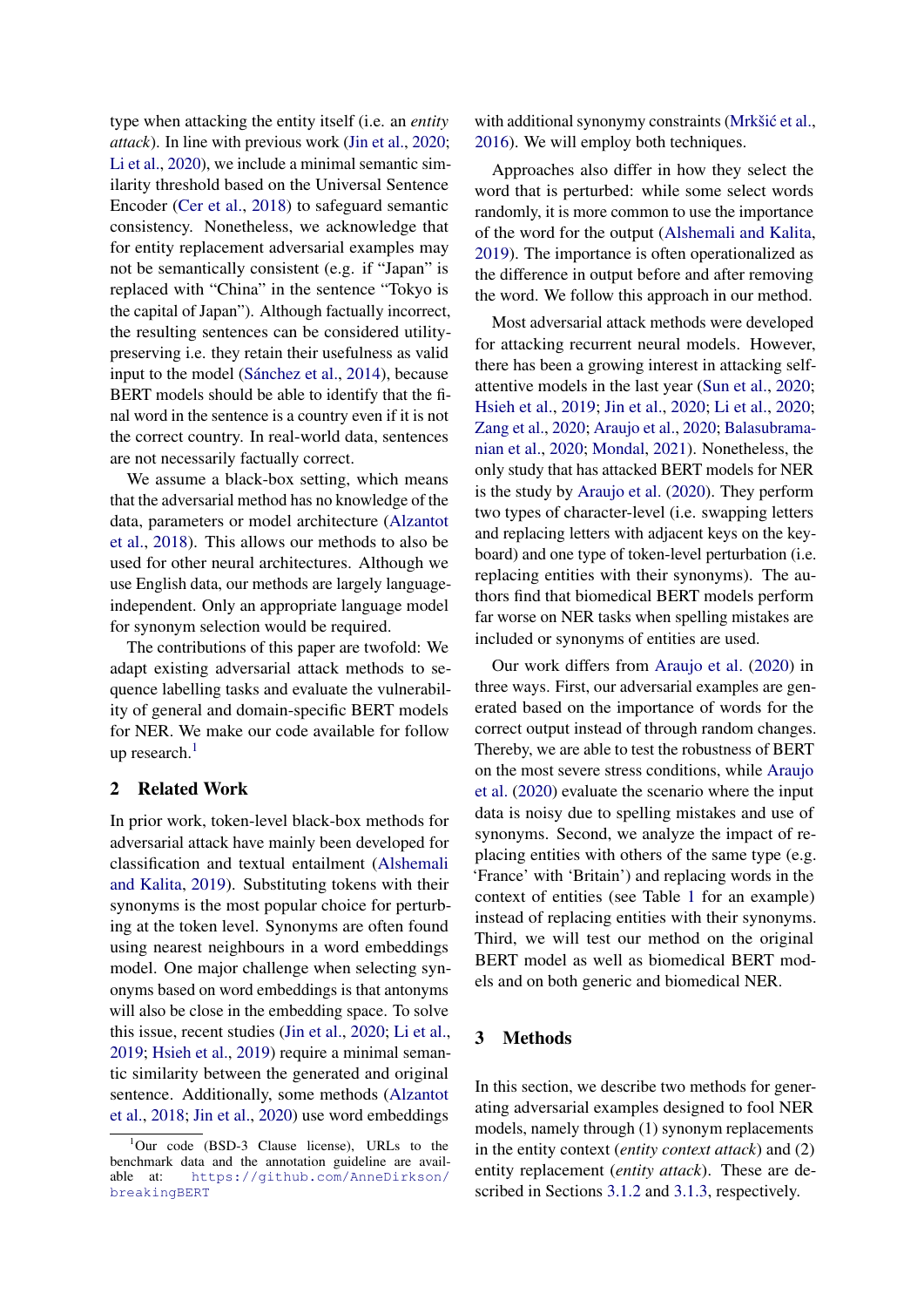| The             | Republic      | of            | China         | bought      | flowers         |
|-----------------|---------------|---------------|---------------|-------------|-----------------|
| $\langle$ O $>$ | $>B$ -LOC $>$ | $<$ I-LOC $>$ | $<$ I-LOC $>$ | $<\!\omega$ | $\langle$ O $>$ |
| The             | Republic      | οf            | China         | purchased   | flowers         |
|                 |               |               |               |             |                 |

<span id="page-2-0"></span>Table 1: Example of a partial success. The bold word has been changed to attack the entity 'Republic of China'.

### 3.1 Aim of the attacks

We aim to generate adversarial examples in which a target entity is no longer recognized correctly. This can be either because it has become a false negative or it has been assigned a different entity type. The attack is considered a success when the correct label has been changed, unless it has changed from the I-tag to the B-tag of the same entity type under the IOB schema. An example of this can be seen in Table [1:](#page-2-0) Here, the start of the entity is mislabelled but the last part of the entity is still recognized. We consider this a partial success.

### 3.1.1 Metrics for evaluation of the attacks

The success of the attack and thus the vulnerability of the model is evaluated by the percentage of entities that were originally correctly labelled but are mislabelled after attack. For *entity context attacks* entities can also be partially mislabelled i.e. only some words in the entity are mislabelled. This is captured by the partial success rate: the percentage of entities for which not the whole entity but at least half of the entity is mislabelled. For context attacks we also include a metric ('Words perturbed') to measure how much the sentence needed to be changed before the attack was successful: the average percentage of words that were perturbed out of the total amount of out-of-mention words in the sentences. This metric functions as a proxy for how difficult it is to fool the model [\(Jin et al.,](#page-8-1) [2020\)](#page-8-1).

# <span id="page-2-1"></span>3.1.2 Entity Context Attack

To investigate the impact of the context on the correct labelling of the entity, we adapt the method of [Jin et al.](#page-8-1) [\(2020\)](#page-8-1), which was designed for text classification, to sequence labelling tasks. For each entity in the sentence, a separate adversarial example is created, as models may rely on different contextual words for different entities.

Step 1: Choosing the word to perturb We use the importance ranking function shown in Equation [1](#page-2-2) to rank words based on their importance for assigning the correct label to the entity. The importance  $(I_w)$  of a word w for a token in the entity is calculated as the change in the predictions (log-

its<sup>[2](#page-2-3)</sup>) of the *correct* label before and after deleting the word from the sentence [\(Jin et al.,](#page-8-1) [2020\)](#page-8-1). If the deletion of the word leads to an *incorrect* label for the entity token, the importance of the word is increased by also adding the raw prediction score (logits) attributed to the incorrect label.

If the entity consists of multiple words, we rank words based on their summed importance for correctly labelling each of the individual words in the entity. Besides stop words, we also exclude other entities from being perturbed. We adapt the function so that for any word with an I-tag, both the I and B label of the entity type (e.g. B-PER and I-PER) are considered correct.

Given a sentence of  $n$  words  $X$  $w_1, w_2, ..., w_n$ , the importance  $(I_w)$  of a word w for a token in the entity is formally defined as:

<span id="page-2-2"></span>
$$
I_w = F_Y(X) - F_Y(X_{-w})
$$
  
if  $F(X_{-w}) = Y \vee (F(X) = Y_I \wedge F(X_{-w}) = Y_B)$   

$$
F_Y(X) - F_Y(X_{-w}) + F_{-Y}(X_{-w}) - F_{\overline{Y}}(X)
$$
  
if  $F(X_{-w}) \neq Y$  (1)

where  $F_Y$  is the prediction score for the correct label,  $F_{\bar{Y}}$  is the prediction score of the predicted label,  $F$  is the predicted label,  $Y$  is the correct label,  $Y_I$  is the I-tag version of the correct label,  $Y_B$  is the B-tag version of the correct label and  $X_{-w}$  is the sentence X after deleting the word  $w$ .

Step 2: Gathering synonyms For each word, we select synonyms from the Paragram-SL999 word vectors (Mrkšić et al., [2016\)](#page-8-9) with a similarity to the original word above the threshold  $\delta$ . Mrkšić et al. [\(2016\)](#page-8-9) injected antonymy and synonymy constraints into the vector space representation to specifically gear the embeddings space towards synonymy. These embeddings achieved state-of-the-art performance on SimLex-999 [\(Hill](#page-8-12) [et al.,](#page-8-12) [2015\)](#page-8-12) and were also used by [Jin et al.](#page-8-1) [\(2020\)](#page-8-1) and [Alzantot et al.](#page-8-6) [\(2018\)](#page-8-6). We chose 0.5 as the minimal similarity threshold  $\delta$  for synonym selection in contrast to the threshold of 0 used by previous work in order to better guarantee semantic similarity. Regardless of  $\delta$ , a maximum of 50 synonyms

<span id="page-2-3"></span><sup>&</sup>lt;sup>2</sup>Here logits refers to the vector of raw (non-normalized) predictions that the BERT model generates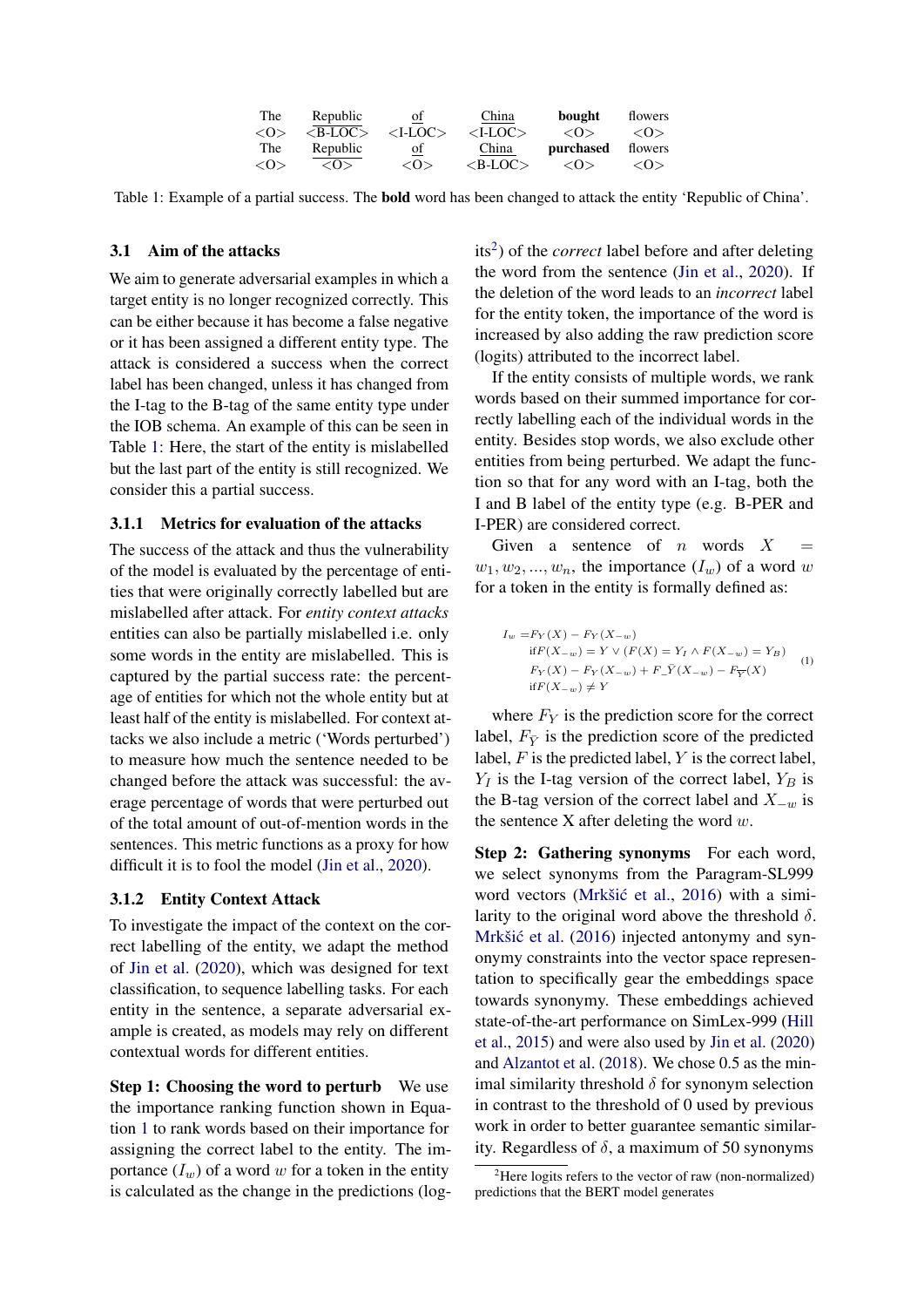<span id="page-3-1"></span>

| Domain            | <b>Dataset</b>    | Entity types                                                    | Dev.  | Train  | Test  | Subset for Eval.*<br>(# of Entities) |
|-------------------|-------------------|-----------------------------------------------------------------|-------|--------|-------|--------------------------------------|
| General           | CoNLL-2003        | Person, Location, Organization, Miscel-<br>laneous              | 3.466 | 14.987 | 3.684 | 500 (1,343)                          |
| General           | <b>W-NUT 2017</b> | Person, Location, Corporation, Product,<br>Creative-work, Group | 1.008 | 1.000  | 1.287 | 500 (787)                            |
| <b>Biomedical</b> | BC5CDR            | Disease, Chemical                                               | 4.580 | 4.559  | 4.796 | 500 (1,221)                          |
| <b>Biomedical</b> | NCBI disease      | <b>Disease</b>                                                  | 922   | 5.432  | 939   | 487 (897)                            |

Table 2: Size of the data sets (number of sentences). \*This subset is used for automatic evaluation

are selected. Examples of word pairs above a  $\delta$ of 0.5 are 'bought' and 'obtained'; and 'cat' and 'puss'. Below this threshold but within the first 50 synonyms fall 'bought' and 'forfeited'; and 'cat' and 'dustpan'.

Step 3: Filtering synonyms To preserve syntax, synonyms must have the same POS tag as the original word. If the data did not include POS tags, we added POS tags using NLTK. We filter the generated sentences for a sufficiently high semantic similarity to the original sentence. Semantic similarity is calculated with the Universal Sentence Encoder (USE) [\(Cer et al.,](#page-8-5) [2018\)](#page-8-5). We exclude synonyms that result in sentences falling below the similarity threshold  $\epsilon$ .

Step 4: Selecting the final synonym After filtering, we check whether any of the synonyms can change the entity label(s) fully. If there are multiple options, we select the one that leads to the highest sentence similarity  $(\epsilon)$  to the original sentence. If there are none, we select the synonym which can reduce the (summed) prediction scores of the correct label(s) the most. If no synonyms are left after filtering or none manage to reduce the prediction scores, we do not replace the original word.

For multi-word entities, it is possible that a synonym changes some, but not all, labels. From the synonyms that change the most labels, we select the one that leads to the largest reduction in the (summed) prediction scores for the unchanged labels (i.e. the labels that are still predicted correctly by the model) (see Equation [1\)](#page-2-2). Which labels are still correct can differ per synonym.

Finalizing the adversarial examples For each word in this ranking, we go through step 2-4 until either the label(s) of the entity have been changed fully or there are no words left to perturb. Once the attack is partially successful, only the predictions of the not yet incorrectly labelled words in the entity are considered for subsequent iterations.

# <span id="page-3-0"></span>3.1.3 Entity Attack

To explore to what extent models rely on the words of the entity itself, we replace the entity with one of the same type e.g. we change 'Japan' to another location. If a sentence contains multiple entities, an adversarial sentence is generated for each entity. The replacement entity is selected from a list of all entities in the data that are of the same type. We randomly select 50 candidate replacements from the entity list. We exclude candidates that result in a sentence that is too semantically dissimilar from the original (i.e. falling below the semantic similarity threshold  $\epsilon$ ). For the remaining candidate entities, we check if the predicted label is incorrect. If so, we select the successful attack replacement with the highest semantic similarity at the sentence level. If not, the attack was unsuccessful.

# 4 Experiments

# 4.1 Data

We use two general-domain English NER data sets for evaluating our method: the CoNLL-2003 data [\(Tjong Kim Sang and de Meulder,](#page-9-3) [2003\)](#page-9-3) and the W-NUT 2017 data [\(Derczynski et al.,](#page-8-13) [2017\)](#page-8-13). The goal of the latter was to investigate recognition of unusual, previously-unseen entities in the context of online discussions. Additionally, we use two English data sets from the biomedical domain: BC5CDR [\(Li et al.,](#page-8-14) [2016\)](#page-8-14) and the NCBI disease corpus (Doğan et al., [2014\)](#page-8-15). Both data sets have been used to evaluate domain-specific BERT models for NER in the biomedical domain [\(Peng et al.,](#page-9-4) [2019;](#page-9-4) [Beltagy et al.,](#page-8-16) [2019;](#page-8-16) [Lee et al.,](#page-8-17) [2019\)](#page-8-17). See Table [2](#page-3-1) for more details on the data sets.

# 4.2 Target models

We fine-tune three BERT models (base-cased) for each data set with different initialization seeds (1, 2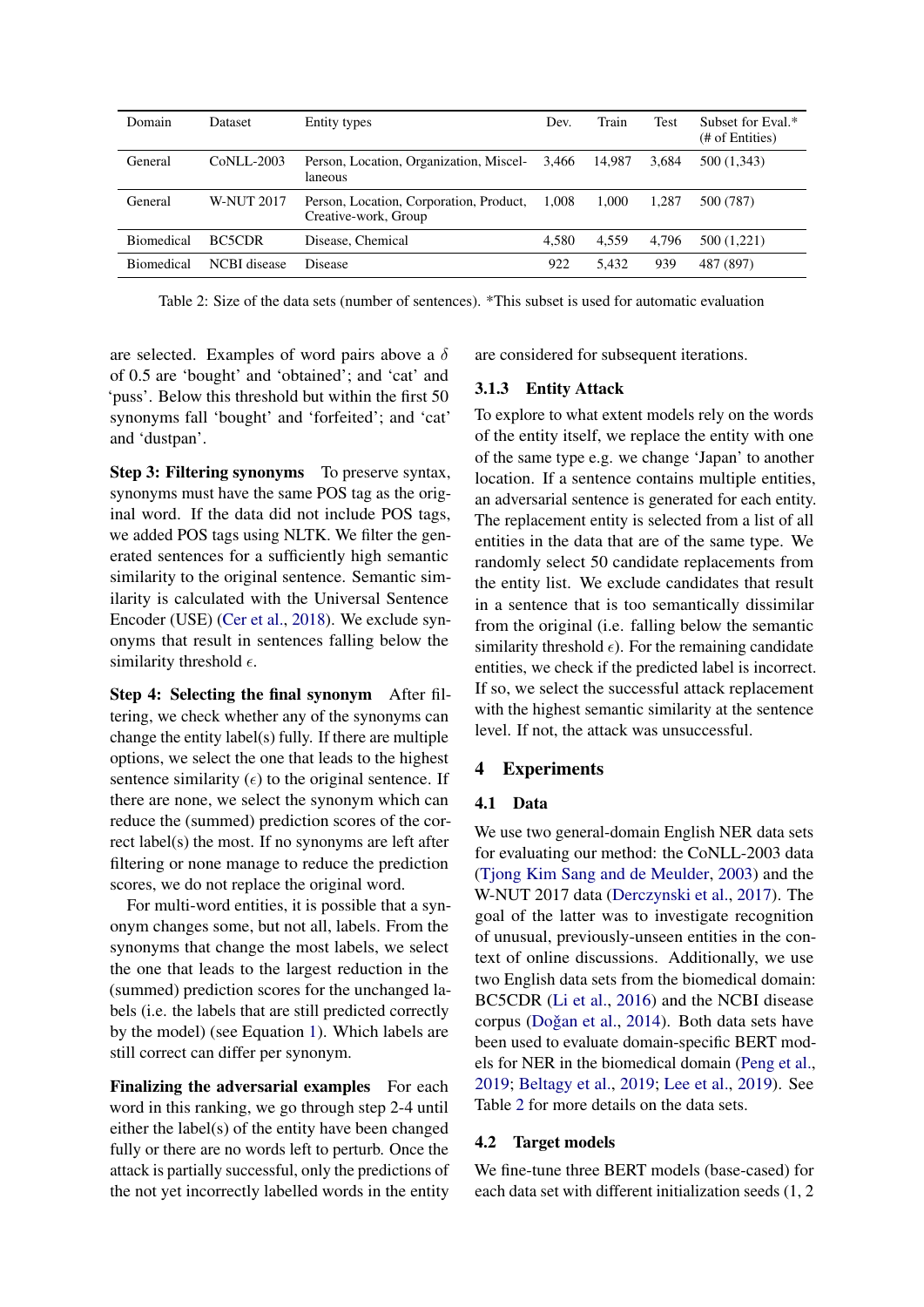|                                                                                       | <b>CoNLL-2003</b>                                         | <b>W-NUT 2017</b>                                   | NCBI-disease                                          | <b>BC5CDR</b>                                          |
|---------------------------------------------------------------------------------------|-----------------------------------------------------------|-----------------------------------------------------|-------------------------------------------------------|--------------------------------------------------------|
|                                                                                       | <b>BERT</b>                                               | <b>BERT</b>                                         | <b>BERT</b>                                           | <b>BERT</b>                                            |
| Success rate $(\% )$<br>Of which:                                                     | $36.3 \pm 0.612$                                          | $42.2 \pm 0.677$                                    | $20.2 \pm 0.443$                                      | $38.8 \pm 0.862$                                       |
| $-$ Missed entity $(\% )$<br>- Entity type error $(\%)$                               | $47.4 \pm 2.9$<br>$52.6 \pm 2.9$                          | $61.3 \pm 5.1$<br>$38.7 \pm 5.1$                    | 100<br>0                                              | $90.4 \pm 4.2$<br>$9.6 \pm 4.2$                        |
| Partial success rate $(\% )$<br>Median semantic similarity<br>Words perturbed $(\% )$ | $51.0 \pm 0.465$<br>$0.928 \pm 0.009$<br>$15.6 \pm 0.306$ | $51.6 + 1.6$<br>$0.926 \pm 0.017$<br>$13.2 \pm 1.2$ | $29.3 \pm 0.841$<br>$0.920 \pm 0.040$<br>$12.4 + 1.0$ | $45.9 \pm 1.1$<br>$0.946 \pm 0.002$<br>$12.3 \pm 0.04$ |

Table 3: Automatic evaluation results for the context attacks on BERT models. Results are the mean of the three models

|                                                                                      | NCBI-disease                                         |                                                      | BC5CDR                                             |                                                        |  |
|--------------------------------------------------------------------------------------|------------------------------------------------------|------------------------------------------------------|----------------------------------------------------|--------------------------------------------------------|--|
|                                                                                      | <b>BioBERT</b>                                       | <b>SciBERT</b>                                       | <b>BioBERT</b>                                     | <b>SciBERT</b>                                         |  |
| Success rate $(\% )$<br>Of which:                                                    | $20.9 + 0.762$                                       | $26.4 + 0.875$                                       | $37.9 + 0.388$                                     | $45.0 \pm 0.665$                                       |  |
| $-$ Missed entity $(\%)$<br>- Entity type error $(\% )$                              | 100<br>$\Omega$                                      | 100<br>0                                             | $86.5 + 2.3$<br>$13.5 + 2.3$                       | $87.1 + 2.3$<br>$12.9 \pm 2.3$                         |  |
| Partial success rate $(\%)$<br>Median semantic similarity<br>Words perturbed $(\% )$ | $30.1 \pm 1.032$<br>$0.921 \pm 0.031$<br>$9.1 + 2.5$ | $39.0 \pm 0.954$<br>$0.936 \pm 0.030$<br>$8.7 + 2.9$ | $44.8 + 0.331$<br>$0.921 \pm 0.003$<br>$9.8 + 0.3$ | $53.3 \pm 0.821$<br>$0.936 \pm 0.008$<br>$8.5 \pm 0.8$ |  |

Table 4: Automatic evaluation results for the context attacks on biomedical BERT models. Results are the mean of the three models

& 4) using the Huggingface implementation [\(Wolf](#page-9-5) [et al.,](#page-9-5) [2019\)](#page-9-5). We set the learning rate at  $5 \times 10^{-5}$ and optimized the number of epochs (3 or 4) as recommended in [Devlin et al.](#page-8-0) [\(2019\)](#page-8-0) for NER. We select the number of epochs based on the first BERT model (seed=1). We find that for all data sets except W-NUT 2017, 4 epochs is optimal.

For the biomedical data sets, we additionally fine-tune two domain-specific BERT models BioBERT (base-cased) [\(Lee et al.,](#page-8-17) [2019\)](#page-8-17) and SciB-ERT (scivocab-cased) [\(Beltagy et al.,](#page-8-16) [2019\)](#page-8-16). Each model is trained in three-fold (seeds are 1, 2 & 4).

### 4.3 Evaluation of the adversarial attacks

Automatic evaluation We randomly select 500 eligible sentences from each test set. Table [2](#page-3-1) shows the number of entities in each subset. We considered sentences to be eligible if they contain at least one entity and one verb. For the NCBI-disease data, only 487 sentences fulfill these criteria.

We use models trained on the original training and development data to perform NER on the selected subset of the test data. We then generate one adversarial example for each entity in the sentence that was initially predicted correctly. We evaluate to what degree models are fooled only for entities that were predicted correctly in the original sentences. We set the semantic similarity threshold at

 $\epsilon = 0.8$  following [Li et al.](#page-8-8) [\(2019\)](#page-8-8). Experiments are run on a GPU machine (NVIDIA Tesla K80). An experiment of three runs (one model on one data set) on one GPU will take roughly 20-24hrs. The models have 110 M parameters.

Human evaluation In order to evaluate the quality of our adversarial examples from the CoNLL-2003 and BC5CDR data, 100 original sentences and 100 adversarial sentences from each type of attack are scored for grammaticality by human judges. Grammaticality is evaluated on a five-point scale following the reading comprehension benchmark DUC2006 [\(Dang,](#page-8-18) [2006\)](#page-8-18). Our annotators are four volunteering PhD students from our lab who have a background in linguistics<sup>[3](#page-4-0)</sup>: two for each data set with 20% overlap. We choose to present annotators with different original sentences than the ones on which the adversarial sentences they evaluate are based to prevent bias.

#### 5 Results

#### 5.1 Entity Context Attack

With an adversarial context attack, BERT models can be fooled into predicting entities partially or fully wrong (Partial + full success rate) for  $87.3\%$ 

<span id="page-4-0"></span> $3$ We opted for linguists as they are more acquainted with assessing grammaticality than biomedical domain experts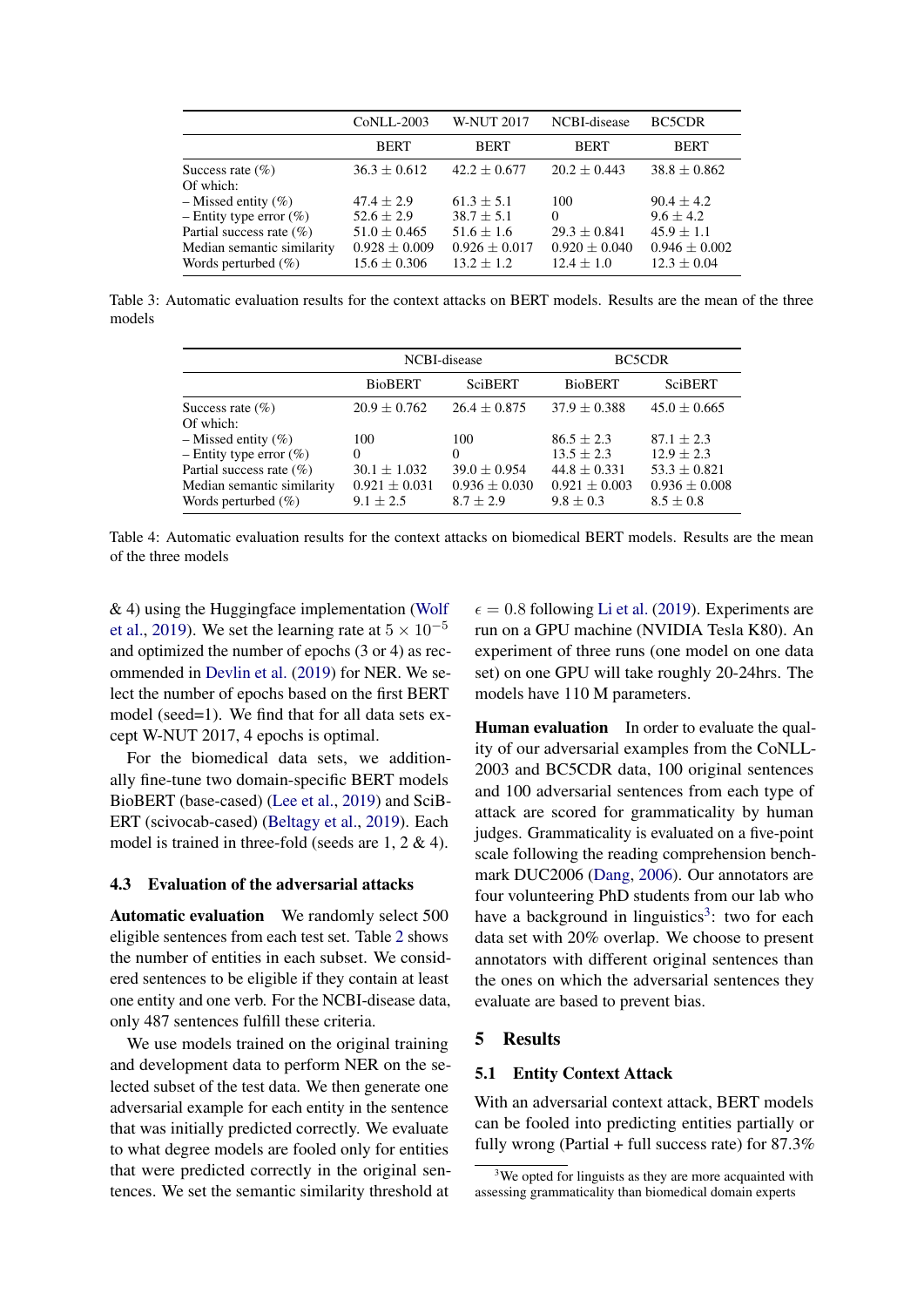<span id="page-5-0"></span>

Figure 1: Distance of successful synonym replacements relative to the entity (at 0)

and 93.8% of entities for CoNLL and W-NUT respectively. Moreover, for over 75% of the cases the BERT models were fooled by a single change.

SciBERT appears more vulnerable than BERT, both to completely being fooled (+6.2 and +6.2% point) and being fooled partially (+9.7 and +7.4 % point) by context attack. Also the domain-specific models were often fooled by only one word being replaced with its synonym; BioBERT was fooled by a single change 65 and 75% of the time whereas SciBERT was fooled by a single change 68 and 76% of the time.

We analyzed the sentence statistics for successful and failed attacks. Specifically for BERT models, we see that the following cases are more vulnerable to attacks: longer sentences; sentences with more words that could be replaced by synonyms; and shorter entities. Manual analysis of successful attacks reveals that BERT models are vulnerable when common words are replaced by rare synonyms (e.g. replacing 'healthy' by 'salubrious').

Figure [1a](#page-5-0) shows where in the sentence changes have occurred in order to fool BERT. BERT models seem most vulnerable to changes in the local context of entities: only 1-2 words left or right of the entity. Manual analysis revealed that these words are often verbs. Although less influential, long distance context does appear to be used for predicting entities in some cases. We manually inspected sentences with long distance changes (>20 words). Lists stood out as a prime example of a sentence type for which long distance context is important (e.g. "The ministry said the group consisted of 13 nuns, seven Italians, and six Zaireans, and four priests, two from Belgium, one from Spain and one from Zambia.").

For the BioBERT model, the distribution is strik-

ingly similar to that of the original BERT model (see Figure [1b\)](#page-5-0). This is likely due to either the vocabulary or the training data $4$  that these models share. SciBERT models which share neither training data nor vocabulary with the original BERT model are even more vulnerable to changes in the local context of the entity (see Figure [1b\)](#page-5-0).

# 5.2 Evaluating the necessity of importance ranking

To investigate the effect of adding the word importance ranking to the entity context attack we perform an ablation study on the CoNLL-2003 test set. As can be seen in Table [5,](#page-5-1) removing the word importance ranking leads to a stark drop in both the average full success of adversarial attack (from 37.3% to 9.5%) and the average partial success rate (from 52.8% to 20.1%). The number of words that need to be perturbed also drops, by 6.9% point, meaning that attacks need less changes on average to be successful. Thus, it appears that the word importance ranking is crucial to the success of the adversarial attack algorithm.

<span id="page-5-1"></span>

|                             | Importance ranking |                   |  |  |
|-----------------------------|--------------------|-------------------|--|--|
|                             | Yes                | No                |  |  |
| Success rate $(\% )$        | $37.3 + 0.515$     | $9.5 + 4.3$       |  |  |
| Partial success rate $(\%)$ | $52.8 + 0.356$     | $20.1 + 9.2$      |  |  |
| Semantic similarity         | $0.922 \pm 0.006$  | $0.983 \pm 0.006$ |  |  |
| Words perturbed $(\%)$      | $13.8 + 0.238$     | $6.9 + 2.2$       |  |  |

Table 5: Comparison of context attacks with and without importance ranking on CoNLL-2003 data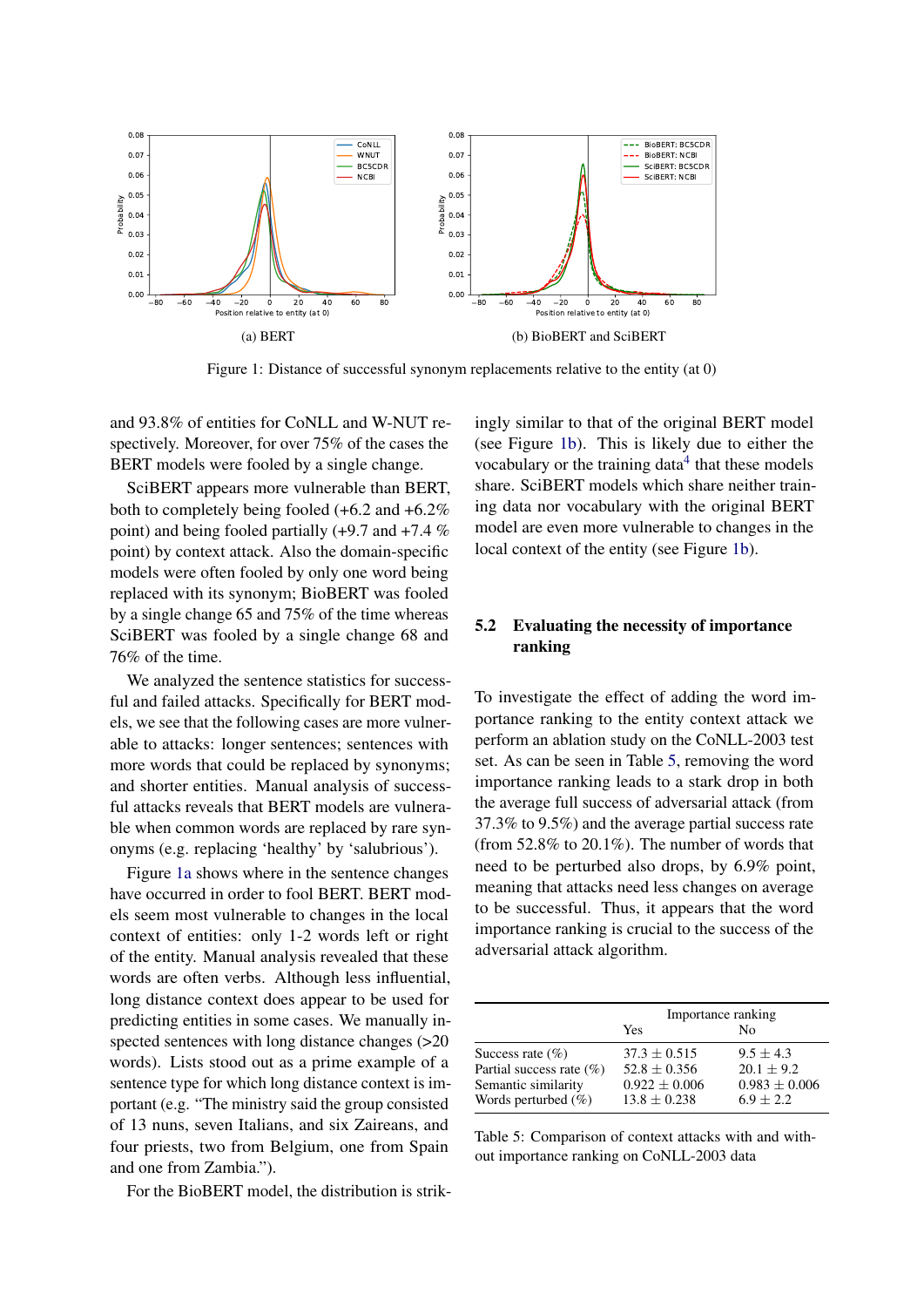<span id="page-6-1"></span>

|                                                                              | CoNLL-2003                                            | <b>W-NUT 2017</b>                                   | NCBI-disease                  | BC5CDR                                                |
|------------------------------------------------------------------------------|-------------------------------------------------------|-----------------------------------------------------|-------------------------------|-------------------------------------------------------|
|                                                                              | <b>BERT</b>                                           | <b>BERT</b>                                         | <b>BERT</b>                   | <b>BERT</b>                                           |
| Success rate $(\%)$<br>Of which:                                             | $97.5 \pm 0.037$                                      | $89.5 \pm 0.886$                                    | $99.2 + 0.114$                | $99.4 \pm 0.073$                                      |
| $-$ Missed entity(%)<br>- Entity type error(%)<br>Median semantic similarity | $21.3 + 12.3$<br>$78.8 \pm 12.3$<br>$0.959 \pm 0.001$ | $71.4 + 1.9$<br>$28.6 \pm 1.9$<br>$0.928 \pm 0.003$ | 100<br>0<br>$0.952 \pm 0.001$ | $86.1 \pm 0.5$<br>$13.9 \pm 0.5$<br>$0.962 \pm 0.000$ |

<span id="page-6-2"></span>Table 6: Automatic evaluation results for entity attacks on BERT models. Results are the mean of three models.

|                                                                              | NCBI-disease                         |                                      | BC5CDR                                           |                                                  |
|------------------------------------------------------------------------------|--------------------------------------|--------------------------------------|--------------------------------------------------|--------------------------------------------------|
|                                                                              | <b>BioBERT</b>                       | <b>SciBERT</b>                       | <b>BioBERT</b>                                   | <b>SciBERT</b>                                   |
| Success rate $(\% )$<br>Of which:                                            | $99.2 \pm 0.259$                     | $99.4 \pm 0.054$                     | $99.4 \pm 0.070$                                 | $99.3 \pm 0.089$                                 |
| $-$ Missed entity(%)<br>- Entity type error(%)<br>Median semantic similarity | 100<br>$\Omega$<br>$0.955 \pm 0.001$ | 100<br>$\theta$<br>$0.953 \pm 0.002$ | $94.0 + 0.7$<br>$6.0 + 0.7$<br>$0.961 \pm 0.001$ | $91.7 + 1.5$<br>$8.3 + 1.5$<br>$0.962 \pm 0.001$ |

Table 7: Automatic evaluation results for entity attacks on biomedical BERT models. Results are the mean of three models.

# 5.3 Entity Attack

The main results of adversarial *entity* attack on BERT models are presented in Table [6.](#page-6-1) BERT models appear highly vulnerable to adversarial attacks on the entities themselves despite the high similarity between adversarial and original sentences. On average, BERT models are fooled for 97.5% of entities that were initially predicted correctly on the CoNLL data and 89.2% on W-NUT data. BERT models appear even more vulnerable to entity attacks on domain-specific data with success rates above 99%.

Table [7](#page-6-2) shows that domain-specific BERT models do not resolve this issue. They are also highly vulnerable with over 99% of all initially correctly predicted entities now predicted incorrectly. The high success rates of entity attacks both on general domain and domain-specific data suggests that BERT models, similar to traditional models, are unable to predict entities correctly based solely on the context of the entity. Replacing the entity word itself with another of the same entity type, with the context unchanged, can easily fool the model. This suggests a strong dependency on the entities that the model has seen previously, making these models vulnerable to new or emergent entities.

This is corroborated by an analysis of which entities were chosen in successful attacks. For all BERT models and all datasets with the exception of the CoNLL data, these entities are significantly less frequent in training and development data than the original entities according to Wilcoxon signed rank tests ( $p < 0.001$ ).

A possible explanation for why BERT models for CoNLL are the exception is that there is a stronger match between the pretraining data and the data at hand than for the other data sets. This may make the model less vulnerable to infrequent entities, despite not being less vulnerable to entity replacement overall. Manual inspection further revealed that BERT models appear to be sensitive to the capitalization of entities (e.g. BERT models trained on CoNLL were fooled by transforming 'New York' to 'NEW YORK').

### 5.4 Results of human evaluation

On CoNLL-2003, the annotators have a fair interannotator agreement (weighted  $\kappa = 0.353$ ). On BC5CDR, the inter-annotator agreement is slight (weighted  $\kappa = 0.177$ ). Investigation of the annotations reveals that this is most likely because biomedical sentences are more difficult to assess for laymen. Because of the limited agreement we report grammaticality assessments per annotator.

Table [8](#page-7-0) shows that although entity attacks do not significantly alter the grammaticality of the sentences, attacks on the context of the entity do. Although this reduction is consistent across data sets, the mean grammaticality of the adversarial sentences remains above 3 (acceptable) and the mean absolute reduction is less than a full point.

<span id="page-6-0"></span><sup>&</sup>lt;sup>4</sup>BioBERT includes all the original BERT training data as well as additional domain-specific data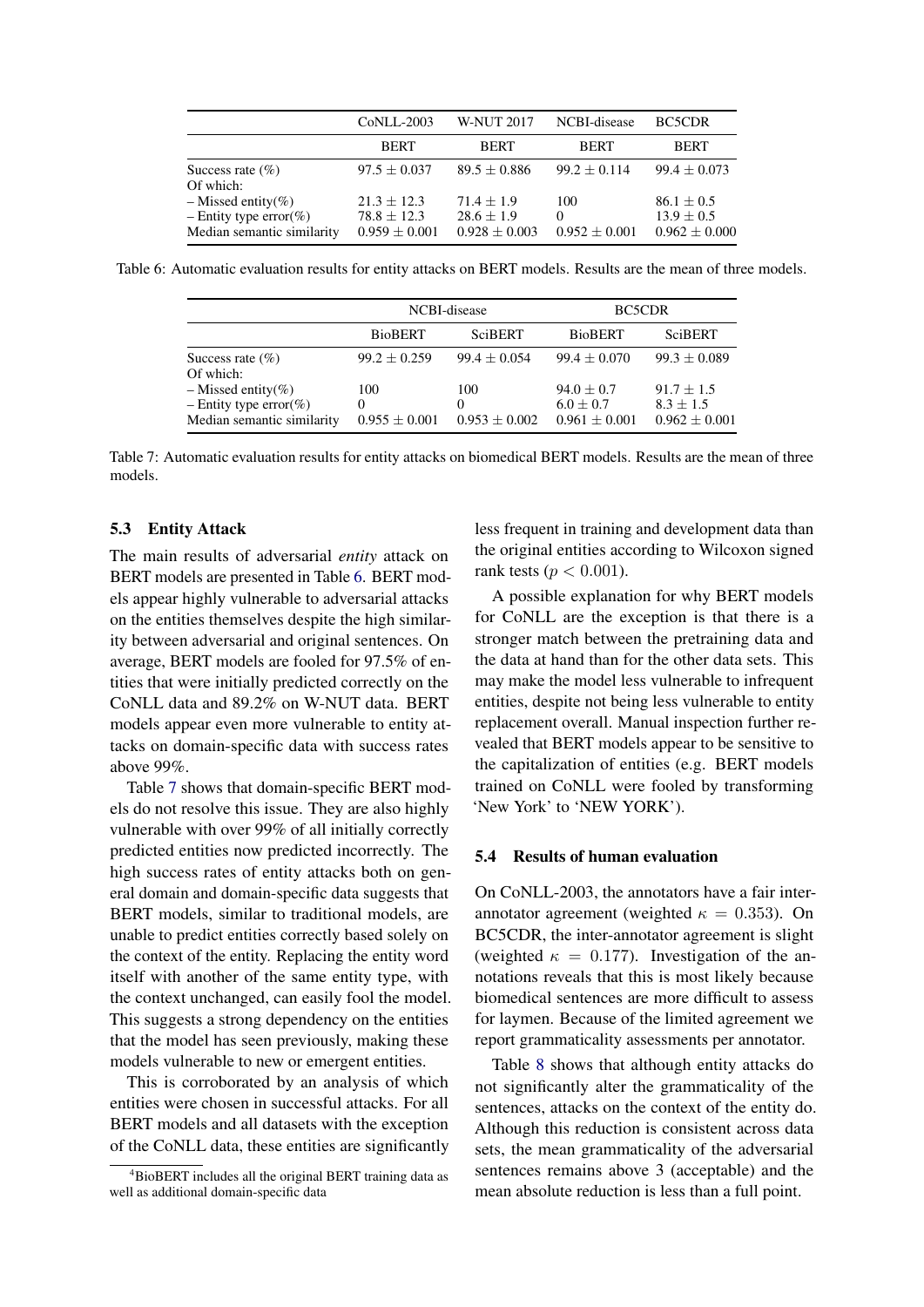<span id="page-7-0"></span>

|                      | CoNLL   |          | <b>BC5CDR</b> |          |
|----------------------|---------|----------|---------------|----------|
| Annotator            |         |          |               |          |
| Original             | 3.51    | 4.34     | 4.43          | 4.78     |
| After context attack | $3.05*$ | $3.68**$ | $3.86**$      | $4.35**$ |
| After entity attack  | 3.30    | 4.37     | 3.85          | 4.67     |

Table 8: Mean grammaticality of the original and adversarial sentences.  $\binom{*}{p}$  < 0.05  $\binom{*}{p}$  < 0.01 compared to the original sentences according to Mann-Whitney U tests.

# 6 Discussion and limitations

We manually analysed the generated adversarial examples and found that our adversarial examples are susceptible to word sense ambiguity. For example, the top 50 synonyms for 'surfed' in 'surfed the Internet' includes both correct synonyms like 'googled' and incorrect ones like 'paddled'. There are also some cases where the adversarial examples suffer from foreign words in the Paragram-SL999 word vectors (Mrkšić et al., [2016\)](#page-8-9). Occasionally synonyms are not English words (e.g. 'number' to 'nombre'), or synonym choice is influenced by words that occur in multiple languages e.g. 'vie' in 'to vie for top UN post' is replaced with 'existence' which is a synonym of the French 'vie' (i.e. life).

Furthermore, our adversarial examples are susceptible to grammatical errors. Grammatically poor adversarial sentences often suffer from changes from verbs to nouns or vice versa that are not caught by the POS-filter (e.g. 'open' to 'openness' and 'influence' to 'implication'). These cases may be particularly difficult as 'open' and 'influence' can be both a verb and an adjective or noun. Another common error is singular-plural inconsistencies (e.g. 'one dossiers'). To mitigate these issues, future work could focus on removing non-English words from the embedding space, and altering how the POS-tag of the synonym is determined.

We find that semantic consistency can be an issue with broad entity types like location when attacking the entity itself. For example, in one case the country "U.S." is replaced by the village "Tavildara" (in Tajikistan). For more specific entity types like Disease, Chemical or Person we do not encounter inconsistencies with sub-types of an entity category. On the contrary, often replacements are semantically close to the original. For instance, the anti-epileptic drug "clonazepam" was replaced by the anti-epileptic drug "lorazepam" and "Washington" in "Washington administration" was replaced by "Clinton".

Moreover, there are some caveats to keep in mind when interpreting weaknesses based on successful attacks. The architecture of self-attentive models means that the attention weight of a word is context-dependent. Thus, if changing that word fools the model, this might only be true in that context. Additionally, if multiple words were changed for a successful attack, their interactions may contribute to the success and it cannot simply be interpreted as caused by this combination of words.

# 7 Conclusions

We studied the vulnerability of BERT models in NER tasks under a black-box setting. Our experiments show that BERT models can be fooled by changes in single context words being replaced by their synonyms. They are even more vulnerable to entities being replaced by less frequent entities of the same type.

Our analysis of BERT's vulnerabilities can inform fruitful directions for future research. Firstly, our results reveal that rare or emergent entities remain a problem for both generic and domainspecific NER models. Consequently, we recommend further research into zero or few-shot learning. Moreover, the masking of entities during fine-tuning may be an interesting avenue for research. Secondly, BERT models also appear vulnerable to words it has not seen or rarely seen during training in the entity context. To combat this vulnerability, the use of adversarial examples designed specifically to include more infrequently used words could be explored. Another possible avenue for research could be alternative pre-training schemes for BERT such as curriculum learning [\(Elman,](#page-8-19) [1993\)](#page-8-19). Thirdly, we find that SciBERT is more vulnerable to changes in the entity context than BioBERT or BERT. This may be due to the domain-specific biomedical vocabulary that SciB-ERT employs, which could make it more vulnerable to out-of-entity words being replaced by more common English terms. This trade-off between robustness and domain-specificity of BERT models may be another worthwhile research direction.

We consider our work to be a step towards understanding to what extent BERT models for NER are vulnerable to token-level changes and to which changes they are most vulnerable. We hope others will build on our work to further our insight into self-attentive models and to mitigate these vulnerabilities.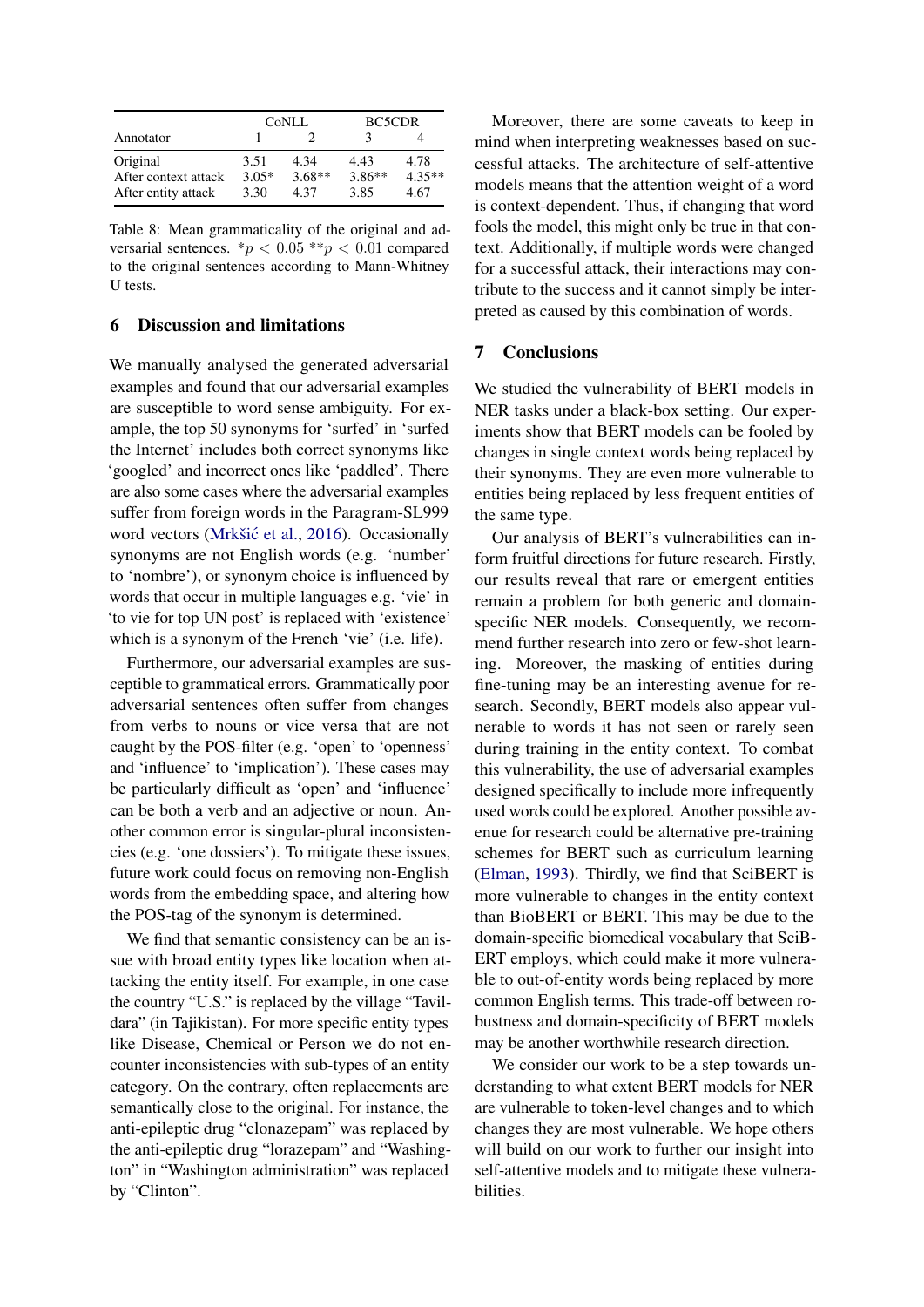# References

- <span id="page-8-7"></span>Basemah Alshemali and Jugal Kalita. 2019. [Improving](https://doi.org/10.1016/j.knosys.2019.105210) [the reliability of deep neural networks in NLP: A](https://doi.org/10.1016/j.knosys.2019.105210) [review.](https://doi.org/10.1016/j.knosys.2019.105210) *Knowledge-Based Systems*, 10520.
- <span id="page-8-6"></span>Moustafa Alzantot, Yash Sharma, Ahmed Elgohary, Bo-Jhang Ho, Mani B Srivastava, and Kai-Wei Chang. 2018. Generating Natural Language Adversarial Examples. In *Proceedings of the 2018 Conference on Empirical Methods in Natural Language Processing*, pages 2890–2896. Association for Computational Linguistics.
- <span id="page-8-4"></span>Vladimir Araujo, Andrés Carvallo, and Denis Parra. 2020. Adversarial evaluation of bert for biomedical named entity recognition. In *Proceedings of the The Fourth Widening Natural Language Processing Workshop*, pages 79–82.
- <span id="page-8-10"></span>Sriram Balasubramanian, Naman Jain, Gaurav Jindal, Abhijeet Awasthi, and Sunita Sarawagi. 2020. [What's in a Name? Are BERT Named Entity Rep](https://doi.org/10.18653/v1/2020.repl4nlp-1.24)[resentations just as Good for any other Name?](https://doi.org/10.18653/v1/2020.repl4nlp-1.24) In *Proceedings of the 5th Workshop on Representation Learning for NLP*, pages 205–214, Stroudsburg, PA, USA. Association for Computational Linguistics.
- <span id="page-8-16"></span>Iz Beltagy, Kyle Lo, and Arman Cohan. 2019. [SciB-](https://doi.org/10.18653/v1/D19-1371)[ERT: A pretrained language model for scientific text.](https://doi.org/10.18653/v1/D19-1371) In *Proceedings of the 2019 Conference on Empirical Methods in Natural Language Processing and the 9th International Joint Conference on Natural Language Processing (EMNLP-IJCNLP)*, pages 3615– 3620, Hong Kong, China. Association for Computational Linguistics.
- <span id="page-8-5"></span>Daniel Cer, Yinfei Yang, Sheng-yi Kong, Nan Hua, Nicole Limtiaco, Rhomni St. John, Noah Constant, Mario Guajardo-Cespedes, Steve Yuan, Chris Tar, Brian Strope, and Ray Kurzweil. 2018. [Universal](https://doi.org/10.18653/v1/D18-2029) [sentence encoder for English.](https://doi.org/10.18653/v1/D18-2029) In *Proceedings of the 2018 Conference on Empirical Methods in Natural Language Processing: System Demonstrations*, pages 169–174, Brussels, Belgium. Association for Computational Linguistics.
- <span id="page-8-18"></span>Hoa Trang Dang. 2006. Overview of DUC 2006. In *Proceedings of HLT-NAACL 2006*, pages 1–12.
- <span id="page-8-13"></span>Leon Derczynski, Eric Nichols, and Marieke van Erp. 2017. Results of the WNUT2017 Shared Task on Novel and Emerging Entity Recognition. In *Proceedings ofthe 3rd Workshop on Noisy Usergenerated Text*, pages 140–147. Association for Computational Linguistics.
- <span id="page-8-0"></span>Jacob Devlin, Ming-Wei Chang, Kenton Lee, and Kristina Toutanova. 2019. [BERT: Pre-training of](https://doi.org/10.18653/v1/N19-1423) [deep bidirectional transformers for language under](https://doi.org/10.18653/v1/N19-1423)[standing.](https://doi.org/10.18653/v1/N19-1423) In *Proceedings of the 2019 Conference of the North American Chapter of the Association for Computational Linguistics: Human Language Technologies, Volume 1 (Long and Short Papers)*, pages 4171–4186, Minneapolis, Minnesota. Association for Computational Linguistics.
- <span id="page-8-15"></span>Rezarta Islamaj Doğan, Robert Leaman, and Zhiyong Lu. 2014. [NCBI disease corpus: A resource for](https://doi.org/10.1016/j.jbi.2013.12.006) [disease name recognition and concept normalization.](https://doi.org/10.1016/j.jbi.2013.12.006) *Journal of Biomedical Informatics*, 47:1–10.
- <span id="page-8-19"></span>Jeffrey L Elman. 1993. Learning and development in neural networks: The importance of starting small. *Cognition*, 48(1):71–99.
- <span id="page-8-12"></span>Felix Hill, Roi Reichart, and Anna Korhonen. 2015. [SimLex-999: Evaluating Semantic Models With](https://doi.org/10.1162/COLI) [\(Genuine\) Similarity Estimation.](https://doi.org/10.1162/COLI) *Computational Linguistics*, 41(4):665–695.
- <span id="page-8-2"></span>Yu-Lun Hsieh, Minhao Cheng, Da-Cheng Juan, Wei Wei, Wen-Lian Hsu, and Cho-Jui Hsieh. 2019. On the Robustness of Self-Attentive Models. In *Proceedings of the 57th Annual Meeting ofthe Association for Computational Linguistics*, pages 1520– 1529. Association for Computational Linguistics.
- <span id="page-8-1"></span>Di Jin, Zhijing Jin, Joey A Tianyi Zhou, and Peter Szolovits. 2020. [Is BERT Really Robust? A Strong](http://arxiv.org/abs/1907.11932v2) [Baseline for Natural Language Attack on Text Clas](http://arxiv.org/abs/1907.11932v2)[sification and Entailment.](http://arxiv.org/abs/1907.11932v2) In *AAAI*, page Accepted for publication.
- <span id="page-8-17"></span>Jinhyuk Lee, Wonjin Yoon, Sungdong Kim, Donghyeon Kim, Sunkyu Kim, Chan Ho So, and Jaewoo Kang. 2019. [BioBERT: a pre-trained](https://doi.org/10.1093/bioinformatics/btz682) [biomedical language representation model for](https://doi.org/10.1093/bioinformatics/btz682) [biomedical text mining.](https://doi.org/10.1093/bioinformatics/btz682) *Bioinformatics*. Btz682.
- <span id="page-8-14"></span>Jiao Li, Yueping Sun, Robin J Johnson, Daniela Sciaky, Chih-Hsuan Wei, Robert Leaman, Allan Peter Davis, Carolyn J Mattingly, Thomas C Wiegers, and Zhiyong Lu. 2016. [BioCreative V CDR task corpus:](https://doi.org/10.1093/database/baw068) [a resource for chemical disease relation extraction.](https://doi.org/10.1093/database/baw068) *Database*, 2016:68.
- <span id="page-8-8"></span>Jinfeng Li, Shouling Ji, Tianyu Du, Bo Li, and Ting Wang. 2019. [TEXTBUGGER: Generating Adver](https://doi.org/10.14722/ndss.2019.23138)[sarial Text Against Real-world Applications.](https://doi.org/10.14722/ndss.2019.23138) In *Network and Distributed Systems Security (NDSS) Symposium 2019*.
- <span id="page-8-3"></span>Linyang Li, Ruotian Ma, Qipeng Guo, Xiangyang Xue, and Xipeng Qiu. 2020. [Bert-attack: Adversarial at](https://doi.org/10.18653/v1/2020.emnlp-main.500)[tack against BERT using BERT.](https://doi.org/10.18653/v1/2020.emnlp-main.500) In *Proceedings of the 2020 Conference on Empirical Methods in Natural Language Processing*, page 6193–6202.
- <span id="page-8-11"></span>Ishani Mondal. 2021. [BBAEG: Towards BERT-based](https://doi.org/10.18653/v1/2021.naacl-main.423) [biomedical adversarial example generation for text](https://doi.org/10.18653/v1/2021.naacl-main.423) [classification.](https://doi.org/10.18653/v1/2021.naacl-main.423) In *Proceedings of the 2021 Conference of the North American Chapter of the Association for Computational Linguistics: Human Language Technologies*, pages 5378–5384, Online. Association for Computational Linguistics.
- <span id="page-8-9"></span>Nikola Mrkšic, Diarmuid Ó Séaghdha, Blaise Thom- ´ son, Milica Gašíc, Lina Rojas-Barahona, Pei-Hao Su, David Vandyke, Tsung-Hsien Wen, and Steve Young. 2016. Counter-fitting Word Vectors to Linguistic Constraints. In *Proceedings of NAACL-HLT 2016*, pages 142–148.